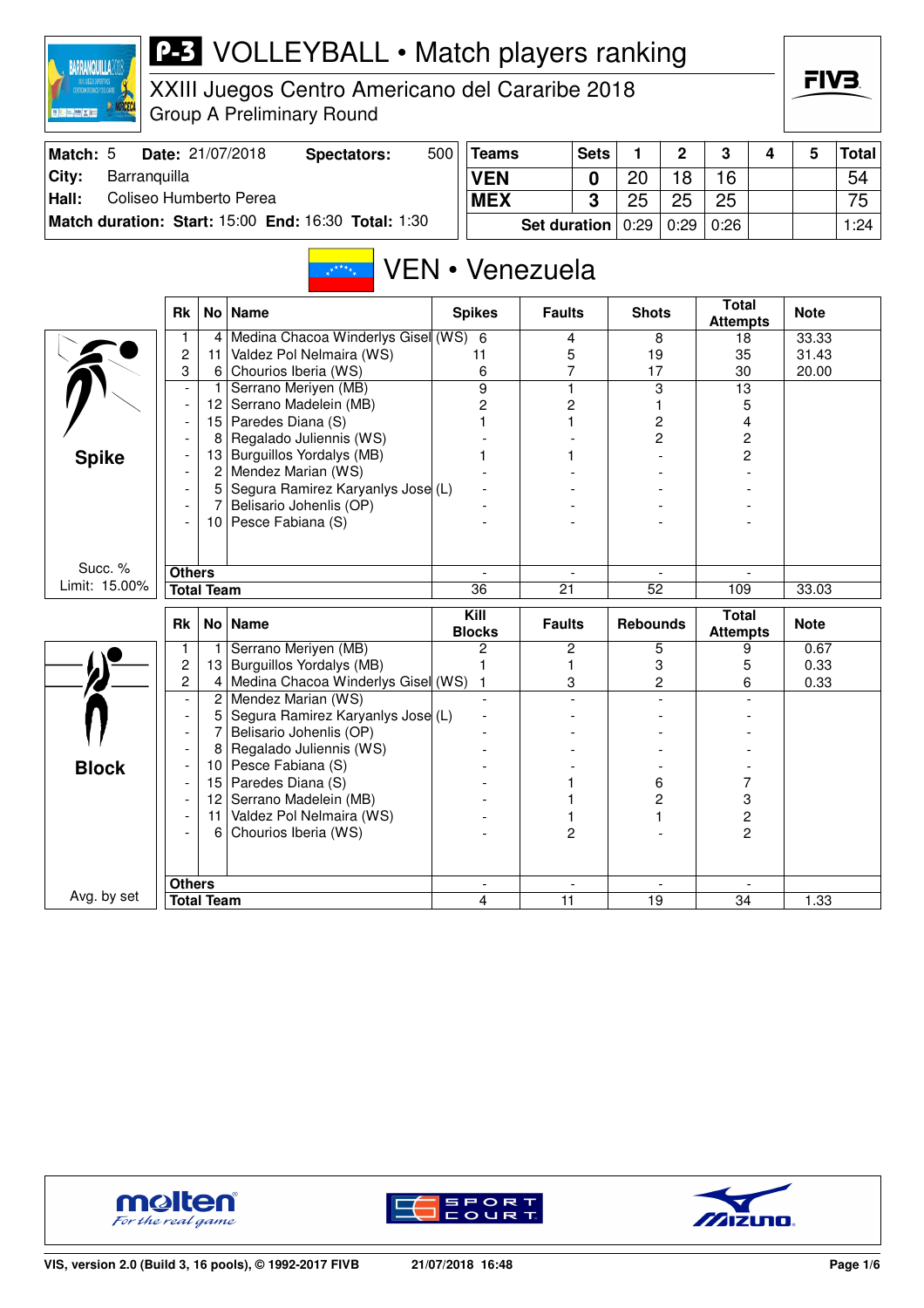

XXIII Juegos Centro Americano del Cararibe 2018 Group A Preliminary Round

| Match: 5      | <b>Date: 21/07/2018</b>                             | Spectators: | 500 | Teams                              | <b>Sets</b> |    | ົ  | ີ    |  | Total <sup> </sup> |
|---------------|-----------------------------------------------------|-------------|-----|------------------------------------|-------------|----|----|------|--|--------------------|
| City:         | Barranguilla                                        |             |     | <b>VEN</b>                         |             | ∩פ | 18 | 16   |  | 54                 |
| $\vert$ Hall: | Coliseo Humberto Perea                              |             |     | <b>MEX</b>                         |             | つに | 25 | 25   |  | 75                 |
|               | Match duration: Start: 15:00 End: 16:30 Total: 1:30 |             |     | Set duration $0.29 \mid 0.29 \mid$ |             |    |    | 0:26 |  | 1:24               |

#### VEN • Venezuela  $\sqrt{x^* + x^*}$

|              | <b>Rk</b>                          |                 | No   Name                                        | <b>Aces</b>              | <b>Faults</b>            | <b>Serve</b><br><b>Hits</b> | <b>Total</b><br><b>Attempts</b> | <b>Note</b> |
|--------------|------------------------------------|-----------------|--------------------------------------------------|--------------------------|--------------------------|-----------------------------|---------------------------------|-------------|
|              | 1                                  | 6               | Chourios Iberia (WS)                             | 1                        | 1                        | 9                           | 11                              | 0.33        |
|              | 1                                  | 11              | Valdez Pol Nelmaira (WS)                         | 1                        | 1                        | 8                           | 10                              | 0.33        |
|              | $\overline{\phantom{a}}$           | 2               | Mendez Marian (WS)                               |                          |                          | $\overline{\phantom{a}}$    |                                 |             |
|              | $\overline{\phantom{a}}$           | 4               | Medina Chacoa Winderlys Gisel (WS)               | $\sim$                   |                          | 10                          | 10                              |             |
|              | $\overline{\phantom{a}}$           | 5               | Segura Ramirez Karyanlys Jose (L)                |                          |                          |                             |                                 |             |
|              | $\overline{\phantom{a}}$           | $\overline{7}$  | Belisario Johenlis (OP)                          |                          |                          |                             |                                 |             |
|              |                                    | 8               | Regalado Juliennis (WS)                          |                          |                          | 3                           | 3                               |             |
| <b>Serve</b> |                                    |                 | 10 Pesce Fabiana (S)                             |                          |                          | 1                           | 1                               |             |
|              |                                    | 13              | <b>Burguillos Yordalys (MB)</b>                  |                          |                          | 4                           | 4                               |             |
|              | $\overline{\phantom{a}}$           |                 | 15 Paredes Diana (S)                             |                          | 1                        | 8                           | 9                               |             |
|              |                                    | $\mathbf{1}$    | Serrano Meriyen (MB)                             |                          | 3                        |                             | 4                               |             |
|              | $\overline{\phantom{a}}$           |                 | 12 Serrano Madelein (MB)                         |                          | 3                        |                             | 4                               |             |
|              |                                    |                 |                                                  |                          |                          |                             |                                 |             |
|              |                                    |                 |                                                  |                          |                          |                             |                                 |             |
|              | <b>Others</b>                      |                 |                                                  | $\overline{\phantom{a}}$ | $\overline{\phantom{a}}$ |                             |                                 |             |
| Avg. by set  | <b>Total Team</b>                  |                 |                                                  | $\overline{2}$           | 9                        | 45                          | $\overline{56}$                 | 0.67        |
| <b>Team</b>  |                                    |                 | Opponent errors & Team faults                    | 12                       | $\overline{2}$           |                             | 14                              |             |
|              |                                    |                 |                                                  |                          |                          |                             |                                 |             |
|              | Rk                                 |                 | No   Name                                        | <b>Digs</b>              | <b>Faults</b>            | <b>Receptions</b>           | <b>Total</b>                    | <b>Note</b> |
|              |                                    |                 |                                                  |                          |                          |                             |                                 |             |
|              |                                    |                 |                                                  |                          |                          |                             | <b>Attempts</b>                 |             |
|              | 1                                  | 5               | Segura Ramirez Karyanlys Jose (L)                | 12                       | 6                        | 11                          | 29                              | 4.00        |
|              | 2                                  | 4               | Medina Chacoa Winderlys Gisel (WS)               | 8                        | 2                        | 8                           | 18                              | 2.67        |
|              | 3                                  | 11              | Valdez Pol Nelmaira (WS)                         | 6                        | 4                        | 16                          | 26                              | 2.00        |
|              | 3                                  | 6               | Chourios Iberia (WS)                             | 6                        | 7<br>1                   | 7                           | 20                              | 2.00        |
|              | 5                                  | 1               | Serrano Meriyen (MB)                             | 2                        |                          | 5                           | 8                               | 0.67        |
|              | 6                                  | 15<br>8         | Paredes Diana (S)                                |                          | $\overline{c}$<br>1      | 5                           | 8                               | 0.33        |
|              | 6<br>6                             |                 | Regalado Juliennis (WS)                          |                          | 2                        |                             | $\overline{c}$<br>3             | 0.33        |
| <b>Dig</b>   | $\overline{\phantom{a}}$           | $\overline{7}$  | 2 Mendez Marian (WS)<br>Belisario Johenlis (OP)  |                          |                          |                             |                                 | 0.33        |
|              |                                    |                 |                                                  |                          |                          | 3                           | 3                               |             |
|              | $\overline{\phantom{a}}$           | 10 <sup>1</sup> | 13 Burguillos Yordalys (MB)<br>Pesce Fabiana (S) |                          | 1                        |                             |                                 |             |
|              |                                    | 12 <sub>1</sub> | Serrano Madelein (MB)                            |                          | 1                        |                             | 1                               |             |
|              |                                    |                 |                                                  |                          |                          |                             |                                 |             |
|              |                                    |                 |                                                  |                          |                          |                             |                                 |             |
| Avg. by set  | <b>Others</b><br><b>Total Team</b> |                 |                                                  | $\overline{37}$          | $\overline{27}$          | $\overline{55}$             | 119                             | 12.33       |





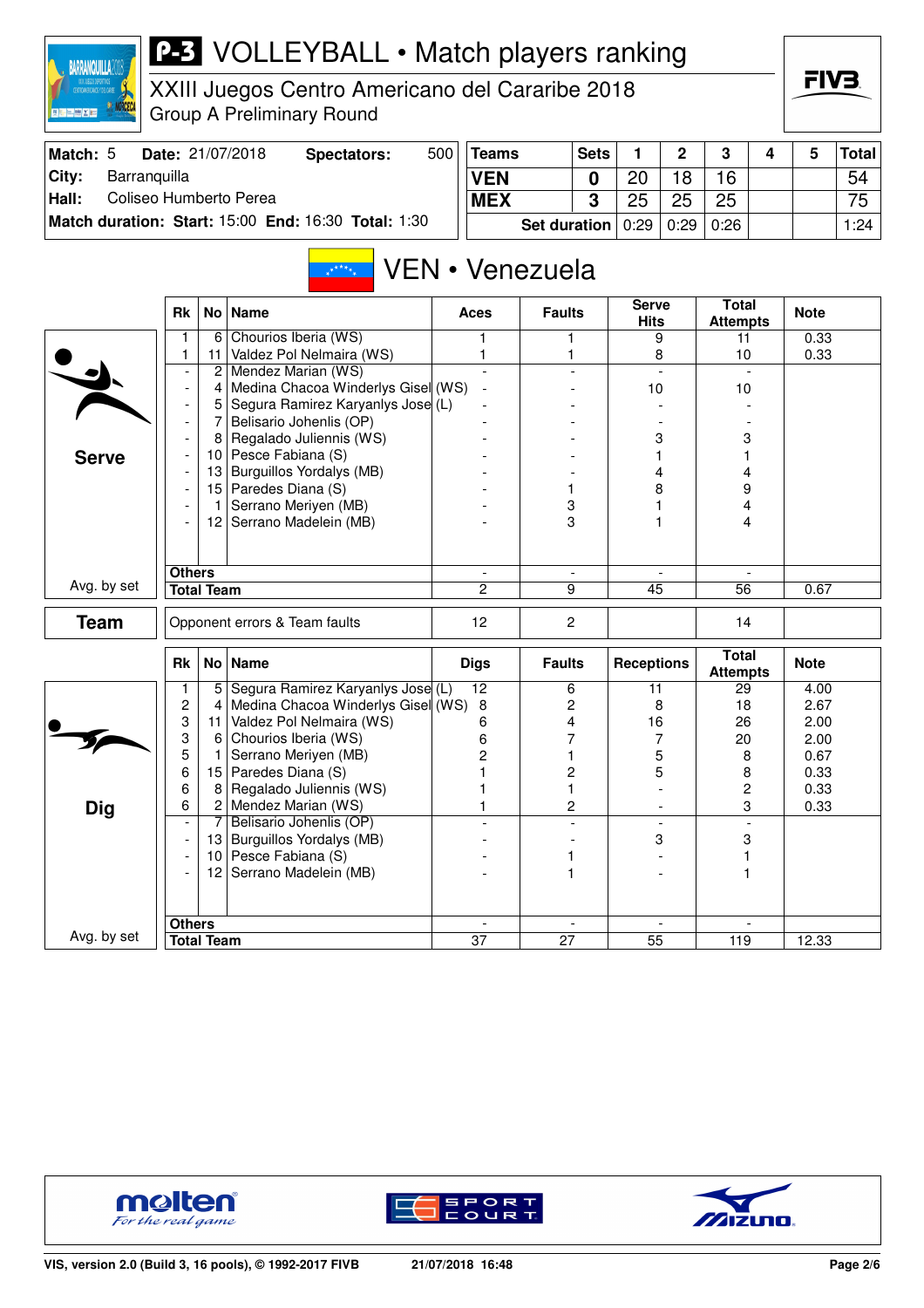

XXIII Juegos Centro Americano del Cararibe 2018 Group A Preliminary Round

| Match: 5 | <b>Date: 21/07/2018</b>                                    | Spectators: | 500 | <b>Teams</b>                                   | <b>Sets</b> |    | ົາ | - 2 |  | <b>Total</b> |
|----------|------------------------------------------------------------|-------------|-----|------------------------------------------------|-------------|----|----|-----|--|--------------|
| City:    | Barranquilla                                               |             |     | <b>VEN</b>                                     |             | 20 | 8  | 16  |  | 54           |
| Hall:    | Coliseo Humberto Perea                                     |             |     | <b>MEX</b>                                     | C           | つに | 25 | 25  |  | 75.          |
|          | <b>Match duration: Start: 15:00 End: 16:30 Total: 1:30</b> |             |     | <b>Set duration</b> $0:29 \mid 0:29 \mid 0:26$ |             |    |    |     |  | 1:24         |

#### VEN • Venezuela  $\mathbb{R}^{k \times k}$

|                         | <b>Rk</b>                          | No l              | <b>Name</b>                        | <b>Running</b><br><b>Sets</b> | <b>Faults</b>                 | <b>Still</b><br><b>Sets</b>       | <b>Total</b><br><b>Attempts</b> | <b>Note</b>        |
|-------------------------|------------------------------------|-------------------|------------------------------------|-------------------------------|-------------------------------|-----------------------------------|---------------------------------|--------------------|
|                         | 1                                  | 15                | Paredes Diana (S)                  | 18                            | 1                             | 74                                | 93                              | 6.00               |
|                         |                                    | 1                 | Serrano Meriyen (MB)               |                               |                               |                                   |                                 |                    |
| $\mathbf{\psi}$         | $\overline{\phantom{a}}$           | 2                 | Mendez Marian (WS)                 |                               |                               |                                   |                                 |                    |
|                         |                                    | 4                 | Medina Chacoa Winderlys Gisel (WS) |                               |                               | 4                                 | 4                               |                    |
|                         | $\overline{\phantom{a}}$           | 5                 | Segura Ramirez Karyanlys Jose (L)  |                               |                               | 6                                 | 6                               |                    |
|                         |                                    | 6                 | Chourios Iberia (WS)               |                               |                               | 3                                 | 3                               |                    |
|                         |                                    | 7                 | Belisario Johenlis (OP)            |                               |                               |                                   |                                 |                    |
| <b>Set</b>              | $\overline{\phantom{a}}$           | 8                 | Regalado Juliennis (WS)            |                               |                               |                                   |                                 |                    |
|                         |                                    | 10 <sup>°</sup>   | Pesce Fabiana (S)                  |                               |                               |                                   |                                 |                    |
|                         |                                    | 11                | Valdez Pol Nelmaira (WS)           |                               |                               | 2                                 | $\overline{c}$                  |                    |
|                         |                                    | 12                | Serrano Madelein (MB)              |                               |                               | $\overline{c}$                    | $\overline{c}$                  |                    |
|                         |                                    | 13                | Burguillos Yordalys (MB)           |                               |                               |                                   |                                 |                    |
|                         |                                    |                   |                                    |                               |                               |                                   |                                 |                    |
|                         |                                    |                   |                                    |                               |                               |                                   |                                 |                    |
|                         | <b>Others</b>                      |                   |                                    |                               | $\blacksquare$                |                                   |                                 |                    |
| Avg. by set             |                                    | <b>Total Team</b> |                                    | 18                            | 1                             | 91                                | 110                             | 6.00               |
|                         |                                    |                   |                                    |                               |                               |                                   |                                 |                    |
|                         | <b>Rk</b>                          | No <sub>1</sub>   | <b>Name</b>                        | <b>Excellents</b>             | <b>Faults</b>                 | <b>Serve</b><br><b>Receptions</b> | <b>Total</b><br><b>Attempts</b> | <b>Note</b>        |
|                         | 1                                  | 5                 | Segura Ramirez Karyanlys Jose (L)  | 10                            | 1                             | 13                                | 24                              | $\overline{37.50}$ |
|                         | 2                                  | 6                 | Chourios Iberia (WS)               | 5                             |                               | 10                                | 16                              | 25.00              |
|                         | 3                                  | 11                | Valdez Pol Nelmaira (WS)           | 6                             |                               | 15                                | 22                              | 22.73              |
|                         | $\overline{\phantom{a}}$           | $\overline{c}$    | Mendez Marian (WS)                 |                               |                               |                                   | $\overline{2}$                  |                    |
|                         | $\overline{\phantom{0}}$           | 1                 | Serrano Meriyen (MB)               |                               |                               |                                   |                                 |                    |
|                         | $\overline{\phantom{a}}$           | 4                 | Medina Chacoa Winderlys Gisel (WS) |                               |                               |                                   |                                 |                    |
|                         | $\overline{\phantom{a}}$           | 7                 | Belisario Johenlis (OP)            |                               |                               |                                   |                                 |                    |
|                         | $\overline{\phantom{a}}$           | 10                | Pesce Fabiana (S)                  |                               |                               |                                   |                                 |                    |
| <b>Reception</b>        | $\overline{\phantom{a}}$           | 12                | Serrano Madelein (MB)              |                               |                               |                                   |                                 |                    |
|                         | $\overline{\phantom{a}}$           | 13                | Burguillos Yordalys (MB)           |                               |                               |                                   |                                 |                    |
|                         |                                    | 15                | Paredes Diana (S)                  |                               |                               |                                   |                                 |                    |
|                         |                                    | 8                 | Regalado Juliennis (WS)            |                               |                               |                                   | $\overline{c}$                  |                    |
|                         |                                    |                   |                                    |                               |                               |                                   |                                 |                    |
|                         |                                    |                   |                                    |                               |                               |                                   |                                 |                    |
| Eff. %<br>Limit: 20.00% | <b>Others</b><br><b>Total Team</b> |                   |                                    | 22                            | $\overline{\phantom{a}}$<br>4 | 40                                | 66                              | 27.27              |





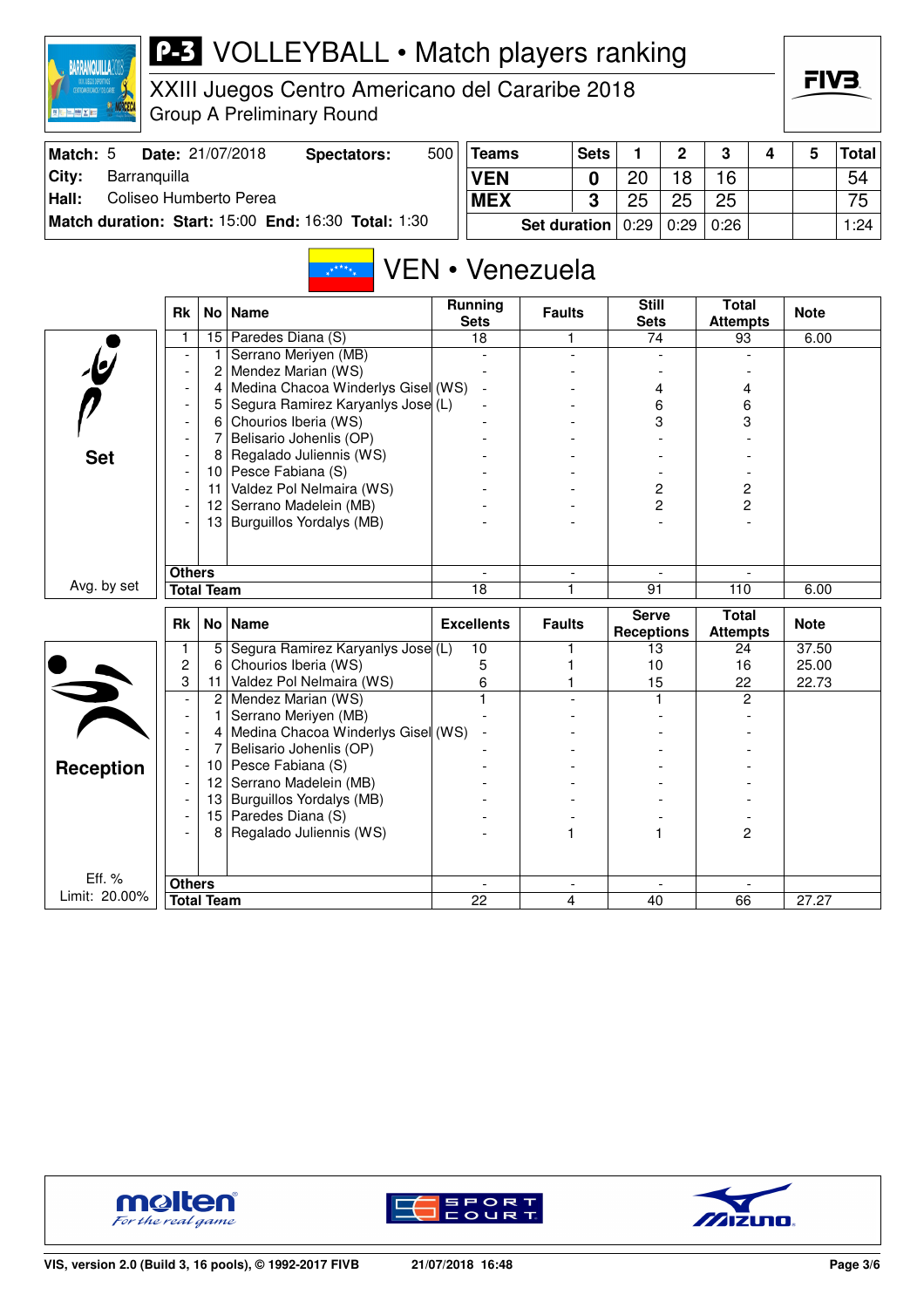

XXIII Juegos Centro Americano del Cararibe 2018 Group A Preliminary Round

| <b>Match: 5</b> |              | Date: 21/07/2018       | Spectators:                                         | 500 | <b>Teams</b>          | <b>Sets</b> |    | n    | ີ    |  | <b>Total</b> |
|-----------------|--------------|------------------------|-----------------------------------------------------|-----|-----------------------|-------------|----|------|------|--|--------------|
| City:           | Barranguilla |                        |                                                     |     | <b>VEN</b>            |             | 20 | 18   | 16   |  | 54           |
| Hall:           |              | Coliseo Humberto Perea |                                                     |     | <b>MEX</b>            | ົ           | 25 | 25   | 25   |  | 75           |
|                 |              |                        | Match duration: Start: 15:00 End: 16:30 Total: 1:30 |     | Set duration $ 0:29 $ |             |    | 0:29 | 0:26 |  | 1:24         |

# **MEX** • Mexico

|               | <b>Rk</b>                          | No <sub>1</sub> | <b>Name</b>                    | <b>Spikes</b>           | <b>Faults</b>  | <b>Shots</b>    | <b>Total</b><br><b>Attempts</b> | <b>Note</b> |
|---------------|------------------------------------|-----------------|--------------------------------|-------------------------|----------------|-----------------|---------------------------------|-------------|
|               | 1                                  | 21              | Guereca Parra Uxue Amaya (OP)  | 17                      |                | 12              | 29                              | 58.62       |
|               | $\overline{c}$                     | 12              | Bricio Samantha (WS)           | $\overline{7}$          | 1              | 11              | 19                              | 36.84       |
|               | 3                                  |                 | 16 Parra Quintero Melanie (WS) | 3                       | $\blacksquare$ | 15              | 18                              | 16.67       |
|               |                                    | 4               | Maldonado Andrea (WS)          | 4                       | 2              | 6               | 12                              |             |
|               | $\overline{\phantom{a}}$           | 15              | Valle Patricia (MB)            | $\overline{2}$          |                | 5               | 7                               |             |
|               |                                    | 5               | Rangel Andrea (OP)             | 3                       |                | 3               | 6                               |             |
|               |                                    | 13              | Moreno Hernandez Monica (MB)   |                         |                | 3               | 4                               |             |
| <b>Spike</b>  |                                    | 11              | Urias Jocelyn (MB)             | 2                       |                |                 | 3                               |             |
|               |                                    | 3               | Sashiko Sanay (S)              |                         |                | 2               | 2                               |             |
|               | $\overline{\phantom{a}}$           | 1               | Martinez Ivone (S)             |                         |                |                 |                                 |             |
|               |                                    | 2               | Lopez Lizeth (L)               |                         |                |                 |                                 |             |
|               |                                    | 6               | Lopez Olmos Freda Maria (L)    |                         |                |                 |                                 |             |
|               |                                    | 14              | Rios Claudia (WS)              |                         |                |                 |                                 |             |
|               |                                    | 17              | Flores Gamez Karina (MB)       |                         |                |                 |                                 |             |
| Succ. %       | <b>Others</b>                      |                 |                                | $\overline{a}$          | ۰              | $\blacksquare$  |                                 |             |
| Limit: 15.00% | <b>Total Team</b>                  |                 |                                | 38                      | 5              | $\overline{58}$ | 101                             | 37.62       |
|               |                                    |                 |                                |                         |                |                 |                                 |             |
|               | <b>Rk</b>                          | No <sub>1</sub> | <b>Name</b>                    | Kill<br><b>Blocks</b>   | <b>Faults</b>  | <b>Rebounds</b> | <b>Total</b><br><b>Attempts</b> | <b>Note</b> |
|               | 1                                  | 13              | Moreno Hernandez Monica (MB)   | 3                       | 2              | 5               | 10 <sup>1</sup>                 | 1.00        |
|               | $\overline{c}$                     | 21              | Guereca Parra Uxue Amaya (OP)  | $\overline{\mathbf{c}}$ | $\overline{c}$ | 5               | 9                               | 0.67        |
|               | $\overline{c}$                     | 5               | Rangel Andrea (OP)             | $\overline{c}$          | 1              |                 | 4                               | 0.67        |
|               | 2                                  | 12              | Bricio Samantha (WS)           | $\overline{2}$          | 2              |                 | 4                               | 0.67        |
|               | 5                                  | $\mathbf{1}$    | Martinez Ivone (S)             |                         |                | 3               | 4                               | 0.33        |
|               | 5                                  | 4               | Maldonado Andrea (WS)          |                         | 1              |                 | 3                               | 0.33        |
|               | 5                                  | 15              | Valle Patricia (MB)            |                         | 5              | 4               | 10                              | 0.33        |
|               |                                    | $\overline{2}$  | Lopez Lizeth (L)               |                         |                |                 |                                 |             |
| <b>Block</b>  |                                    | 3               | Sashiko Sanay (S)              |                         |                | 4               | 4                               |             |
|               |                                    | 6               | Lopez Olmos Freda Maria (L)    |                         |                |                 |                                 |             |
|               |                                    | 14              | Rios Claudia (WS)              |                         |                |                 |                                 |             |
|               |                                    | 16              | Parra Quintero Melanie (WS)    |                         |                | 2               | 2                               |             |
|               |                                    | 17              | Flores Gamez Karina (MB)       |                         |                |                 |                                 |             |
|               |                                    | 11              | Urias Jocelyn (MB)             |                         | 2              |                 | 3                               |             |
| Avg. by set   | <b>Others</b><br><b>Total Team</b> |                 |                                | 12                      | 15             | 26              | 53                              | 4.00        |





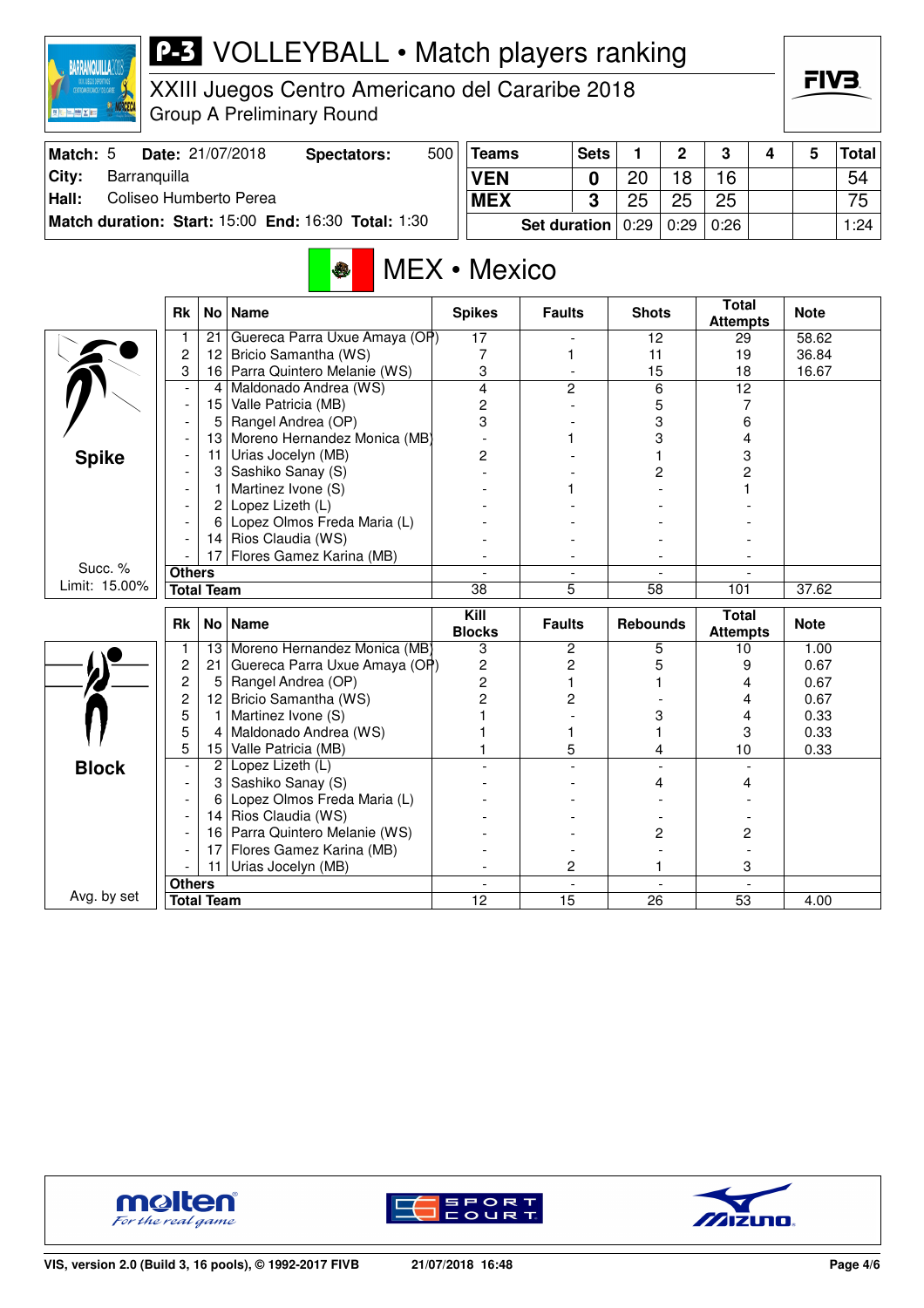

XXIII Juegos Centro Americano del Cararibe 2018 Group A Preliminary Round

| Match: 5 | Date: 21/07/2018                                           | Spectators: | 500 | <b>Teams</b> | <b>Sets</b>                  |    | C           | <sup>o</sup> |  | <b>Total</b> |
|----------|------------------------------------------------------------|-------------|-----|--------------|------------------------------|----|-------------|--------------|--|--------------|
| City:    | Barranquilla                                               |             |     | <b>VEN</b>   |                              | 20 | 18          | 16           |  | 54           |
| Hall:    | Coliseo Humberto Perea                                     |             |     | <b>MEX</b>   |                              | 25 | 25          | 25           |  | 75           |
|          | <b>Match duration: Start: 15:00 End: 16:30 Total: 1:30</b> |             |     |              | <b>Set duration</b> $ 0:29 $ |    | 0:29   0:26 |              |  | 1:24         |

# **MEX** • Mexico

|              | <b>Rk</b>                          |                 | No   Name                       | Aces                           | <b>Faults</b>                  | <b>Serve</b><br><b>Hits</b> | Total<br><b>Attempts</b>        | <b>Note</b> |
|--------------|------------------------------------|-----------------|---------------------------------|--------------------------------|--------------------------------|-----------------------------|---------------------------------|-------------|
|              | 1                                  | 3               | Sashiko Sanay (S)               |                                |                                | 6                           | 7                               | 0.33        |
|              | 1                                  | 21              | Guereca Parra Uxue Amaya (OP)   | 1                              |                                | 9                           | 10                              | 0.33        |
|              | 1                                  | 5               | Rangel Andrea (OP)              |                                |                                |                             | 3                               | 0.33        |
|              | 1                                  | 11 <sup>1</sup> | Urias Jocelyn (MB)              | 1                              |                                |                             | 3                               | 0.33        |
|              | $\overline{\phantom{a}}$           | 2               | Lopez Lizeth (L)                |                                |                                |                             |                                 |             |
|              | $\overline{a}$                     | $\overline{4}$  | Maldonado Andrea (WS)           |                                |                                | 2                           | 2                               |             |
|              | $\overline{\phantom{a}}$           | 6               | Lopez Olmos Freda Maria (L)     |                                |                                |                             |                                 |             |
| <b>Serve</b> |                                    | 13              | Moreno Hernandez Monica (MB)    |                                |                                | 4                           | 4                               |             |
|              | $\blacksquare$                     | 14              | Rios Claudia (WS)               |                                |                                |                             |                                 |             |
|              | $\overline{\phantom{a}}$           | 16              | Parra Quintero Melanie (WS)     |                                |                                | 15                          | 15                              |             |
|              | $\overline{\phantom{a}}$           | 17              | Flores Gamez Karina (MB)        |                                |                                |                             |                                 |             |
|              | $\overline{\phantom{a}}$           | 15              | Valle Patricia (MB)             |                                | 2                              | 15                          | 17                              |             |
|              | $\overline{\phantom{a}}$           | 1               | Martinez Ivone (S)              |                                | 1                              | 6                           | 7                               |             |
|              |                                    | 12              | Bricio Samantha (WS)            |                                | $\overline{c}$                 | 3                           | 5                               |             |
|              | <b>Others</b>                      |                 |                                 |                                | $\blacksquare$                 |                             |                                 |             |
| Avg. by set  | <b>Total Team</b>                  |                 |                                 | 4                              | 7                              | 62                          | $\overline{73}$                 | 1.33        |
| <b>Team</b>  |                                    |                 | Opponent errors & Team faults   | 21                             | 5                              |                             | 26                              |             |
|              | Rk                                 |                 | No   Name                       | <b>Digs</b>                    | <b>Faults</b>                  | <b>Receptions</b>           | <b>Total</b><br><b>Attempts</b> | <b>Note</b> |
|              | 1                                  |                 | $2$ Lopez Lizeth (L)            | 12                             | 6                              | 4                           | 22                              | 4.00        |
|              | $\overline{c}$                     |                 | 16 Parra Quintero Melanie (WS)  | 8                              | 1                              | 5                           | 14                              | 2.67        |
|              | 3                                  | 12              | Bricio Samantha (WS)            | 5                              | $\overline{c}$                 | 5                           | 12                              | 1.67        |
|              | 4                                  | 6               | Lopez Olmos Freda Maria (L)     | 3                              | 1                              | 3                           | 7                               | 1.00        |
|              | 4                                  | 21              | Guereca Parra Uxue Amaya (OP)   | 3                              | 3                              | 4                           | 10                              | 1.00        |
|              | 6                                  | $\overline{4}$  | Maldonado Andrea (WS)           | $\overline{c}$                 |                                | 2                           | 4                               | 0.67        |
|              | 7                                  | 15              | Valle Patricia (MB)             | $\mathbf{1}$                   |                                | 5                           | 6                               | 0.33        |
| <b>Dig</b>   | $\overline{\phantom{a}}$           | 1               | Martinez Ivone (S)              |                                |                                | 4                           | $\boldsymbol{\Lambda}$          |             |
|              | $\overline{\phantom{a}}$           | 11              | Urias Jocelyn (MB)              |                                |                                |                             |                                 |             |
|              | $\overline{\phantom{a}}$           | 14              | Rios Claudia (WS)               |                                |                                |                             |                                 |             |
|              |                                    |                 |                                 |                                |                                |                             |                                 |             |
|              | $\overline{a}$                     | 17              | Flores Gamez Karina (MB)        |                                |                                |                             |                                 |             |
|              | $\overline{\phantom{a}}$           | 5               | Rangel Andrea (OP)              |                                | $\overline{c}$                 | 4                           | 6                               |             |
|              |                                    |                 | 13 Moreno Hernandez Monica (MB) |                                | 2                              |                             | 3                               |             |
|              |                                    |                 | 3 Sashiko Sanay (S)             |                                | 3                              |                             | 4                               |             |
| Avg. by set  | <b>Others</b><br><b>Total Team</b> |                 |                                 | $\overline{\phantom{a}}$<br>34 | $\overline{\phantom{a}}$<br>20 | $\blacksquare$<br>38        | $\blacksquare$<br>92            | 11.33       |